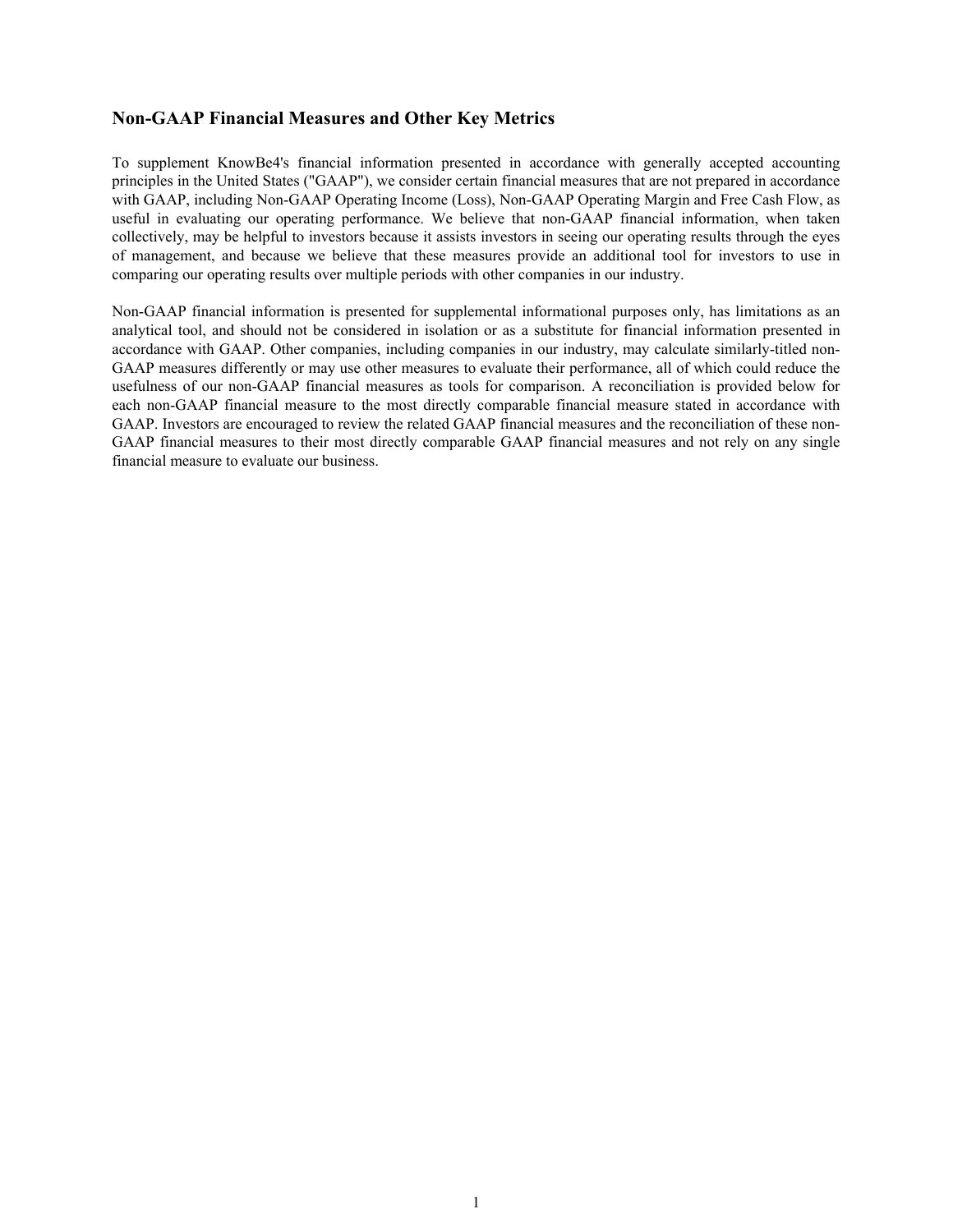# **KnowBe4, Inc. GAAP Consolidated Statement of Operations - Quarterly (in thousands)**

|                                 | March 31,<br>2020 | <b>June 30,</b><br>September<br>2020<br>30, 2020 |                   | December<br>31, 2020 | March 31,<br>2021 | <b>June 30,</b><br>2021 | September<br>30, 2021 | <b>December</b><br>31, 2021 |  |
|---------------------------------|-------------------|--------------------------------------------------|-------------------|----------------------|-------------------|-------------------------|-----------------------|-----------------------------|--|
|                                 | 39,178<br>S.      | 41,489<br>S                                      | 44,932<br>S.      | 49,287<br>\$         | 53,550<br>S       | 59,350<br>S             | 64,091<br>\$          | 69,307<br>S.                |  |
|                                 | 6,043             | 6,303                                            | 6,918             | 7,466                | 7,343             | 8,591                   | 9,609                 | 9,572                       |  |
| Gross profit $\ldots$           | 33,135            | 35,186                                           | 38,014            | 41,821               | 46,207            | 50,759                  | 54,482                | 59,735                      |  |
| Operating expenses:             |                   |                                                  |                   |                      |                   |                         |                       |                             |  |
| Sales and marketing.            | 19,627            | 19,875                                           | 20,752            | 21,934               | 23,071            | 31,510                  | 27,731                | 25,207                      |  |
| Technology and development      | 4,906             | 4,391                                            | 4,822             | 5,685                | 5,742             | 6,760                   | 7,579                 | 8,029                       |  |
| General and administrative      | 10,120            | 10,976                                           | 13,440            | 13,170               | 14,629            | 28,284                  | 19,852                | 19,377                      |  |
|                                 | 34,653            | 35,242                                           | 39,014            | 40,789               | 43,442            | 66,554                  | 55,162                | 52,613                      |  |
| Operating (loss) income         | (1,518)           | (56)                                             | (1,000)           | 1,032                | 2,765             | (15,795)                | (680)                 | 7,122                       |  |
| Other income (expense):         |                   |                                                  |                   |                      |                   |                         |                       |                             |  |
|                                 | 125               | 14                                               | 20                | 38                   | 18                | 7                       | 16                    | 16                          |  |
|                                 | (13)              | (16)                                             | (16)              | (15)                 | (196)             | (66)                    | (67)                  | (67)                        |  |
| Other income (expense)          | 33                | 80                                               | 29                | 665                  | (143)             | (416)                   | 114                   | (585)                       |  |
| (Loss) income before income tax | (1,373)           | 22                                               | (967)             | 1,720                | 2,444             | (16,270)                | (617)                 | 6,486                       |  |
|                                 | 12                | 407                                              | (735)             | (1,516)              | (244)             | (593)                   | (963)                 | (2,088)                     |  |
| Net income (loss)               | (1,361)<br>-S     | \$<br>429                                        | $(1,702)$ \$<br>S | 204                  | 2,200<br>\$       | $$(16,863)$ \, S        | (1,580)               | 4,398<br>\$                 |  |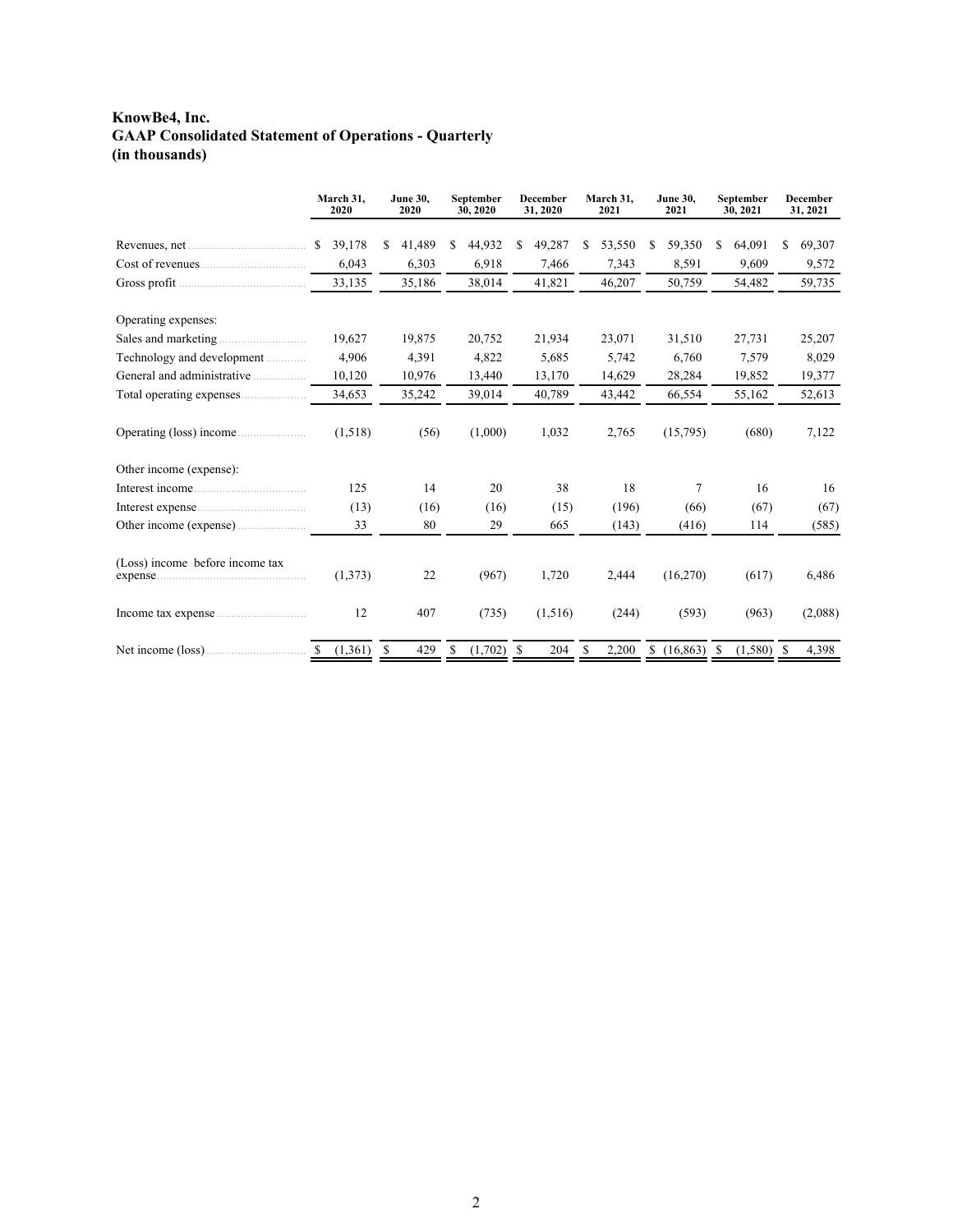# **KnowBe4, Inc. Non-GAAP Consolidated Statement of Operations - Quarterly (in thousands)**

|                                                       | March 31,<br>2020      | <b>June 30,</b><br>2020 | September<br>30, 2020 | <b>December</b><br>31, 2020 | March 31,<br>2021 | <b>June 30,</b><br>2021 | September<br>30, 2021 | <b>December</b><br>31, 2021 |
|-------------------------------------------------------|------------------------|-------------------------|-----------------------|-----------------------------|-------------------|-------------------------|-----------------------|-----------------------------|
|                                                       | 39,178<br>S            | 41,489<br>S             | 44,932<br>S           | 49,287<br>\$                | \$<br>53,550      | 59,350<br>S             | 64,091<br>S           | 69,307<br>\$                |
|                                                       | 5,962                  | 6,212                   | 6,788                 | 7,340                       | 7,196             | 8,368                   | 9,343                 | 8,890                       |
| Gross profit.                                         | 33,216                 | 35,277                  | 38,144                | 41,947                      | 46,354            | 50,982                  | 54,748                | 60,417                      |
| Operating expenses:                                   |                        |                         |                       |                             |                   |                         |                       |                             |
| Sales and marketing <sup>(1)</sup>                    | 19,476                 | 19,624                  | 20,329                | 21,180                      | 22,182            | 25,848                  | 27,005                | 24,010                      |
| Technology and development <sup>(1)</sup>             | 4,836                  | 4,291                   | 4,669                 | 5,112                       | 5,602             | 6,612                   | 7,337                 | 6,853                       |
| General and administrative <sup>(1)</sup>             | 9,636                  | 10,019                  | 12,829                | 12,559                      | 12,660            | 14,017                  | 17,452                | 14,498                      |
|                                                       | 33,948                 | 33,934                  | 37,827                | 38,851                      | 40,444            | 46,477                  | 51,794                | 45,361                      |
| Operating (loss) income                               | (732)                  | 1,343                   | 317                   | 3,096                       | 5,910             | 4,505                   | 2,954                 | 15,056                      |
| Other income (expense):                               |                        |                         |                       |                             |                   |                         |                       |                             |
|                                                       | 125                    | 14                      | 20                    | 38                          | 18                | 7                       | 16                    | 16                          |
|                                                       | (13)                   | (16)                    | (16)                  | (15)                        | (196)             | (66)                    | (67)                  | (67)                        |
| Other income (expense)                                | 33                     | 80                      | 29                    | 665                         | (143)             | (416)                   | 114                   | (585)                       |
| (Loss) income before income tax<br>benefit (expense). | (587)                  | 1,421                   | 350                   | 3,784                       | 5,589             | 4,030                   | 3,017                 | 14,420                      |
|                                                       | 12                     | 407                     | (735)                 | (1, 516)                    | (244)             | (593)                   | (963)                 | (2,088)                     |
|                                                       | (575)<br><sup>\$</sup> | <sup>\$</sup><br>1,828  | \$<br>(385)           | -S<br>2,268                 | \$<br>5,345       | S<br>3,437              | \$<br>2,054           | S<br>12,332                 |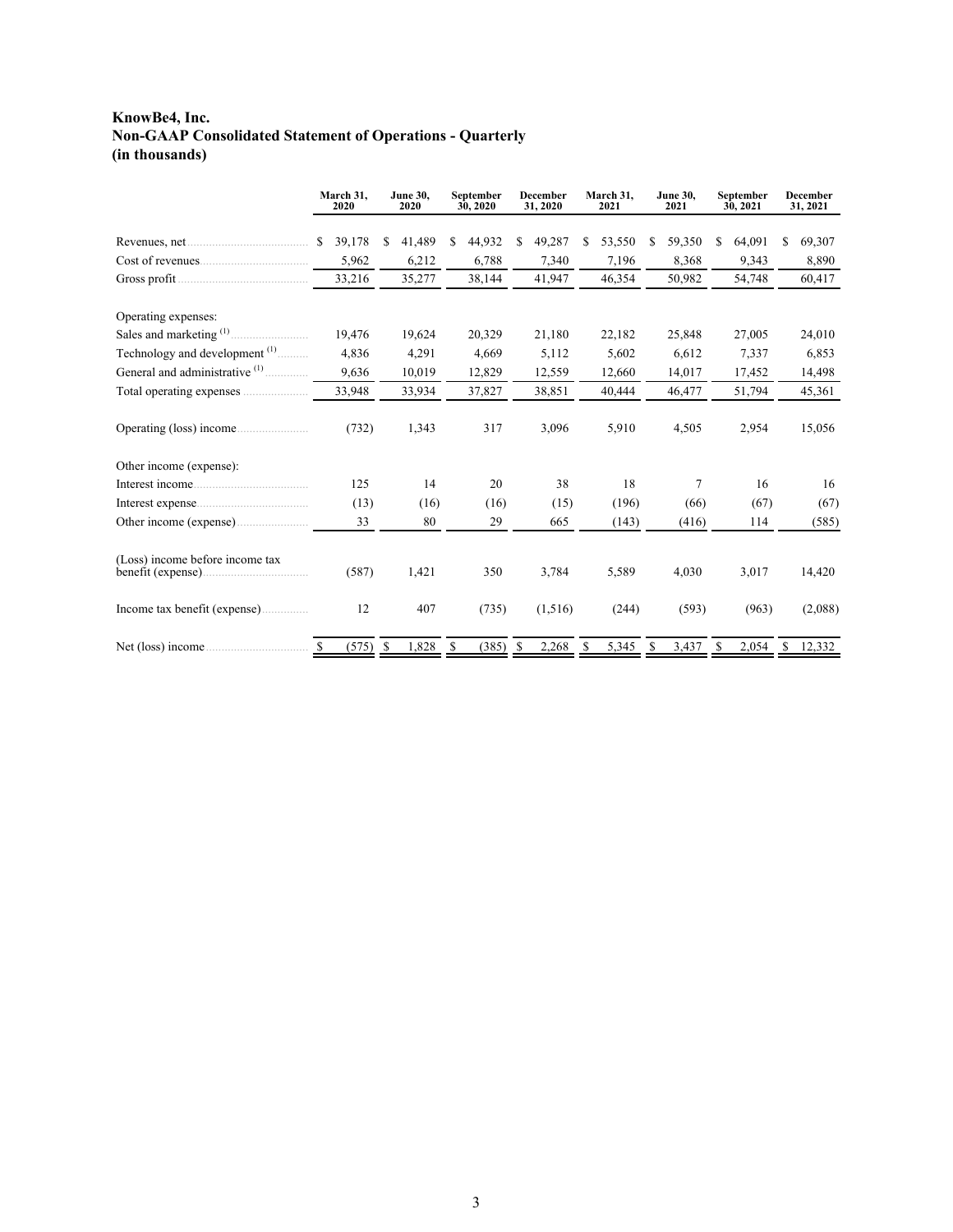## **KnowBe4, Inc. GAAP to Non-GAAP Reconciliations - Quarterly (in thousands, except percentages)**

|                                                                    | March 31,<br>2020 | <b>June 30,</b><br>2020 | September<br>30, 2020 | December<br>31, 2020 | March 31,<br>2021 | <b>June 30,</b><br>2021 | September<br>30, 2021 | December<br>31, 2021 |
|--------------------------------------------------------------------|-------------------|-------------------------|-----------------------|----------------------|-------------------|-------------------------|-----------------------|----------------------|
|                                                                    |                   | \$35,186                | \$38,014              | \$41,821             | \$46,207          | \$50,759                | \$54,482              | \$59,735             |
| Add: Stock-based compensation                                      | 21                | 31                      | 70                    | 66                   | 53                | 76                      | 124                   | 217                  |
| Add: Amortization of acquired<br>technology and intangible assets  | 60                | 60                      | 60                    | 60                   | 94                | 147                     | 142                   | 465                  |
|                                                                    | \$33,216          | \$35,277                | \$38,144              | \$41,947             | \$46,354          | \$50,982                | \$54,748              | \$60,417             |
| Non-GAAP gross margin                                              | 84.8%             | 85.0%                   | 84.9%                 | 85.1%                | 86.6%             | 85.9%                   | 85.4%                 | 87.2 %               |
| GAAP sales and marketing expense                                   | \$19,627          | \$19,875                | \$20,752              | \$21,934             | \$23,071          | \$31,510                | \$27,731              | \$25,207             |
| Less: Stock-based compensation                                     | 151               | 251                     | 423                   | 754                  | 889               | 5,662                   | 726                   | 1,197                |
| Non-GAAP sales and marketing                                       | \$19,476          | \$19,624                | \$20,329              | \$21,180             | \$22,182          | \$25,848                | \$27,005              | \$24,010             |
|                                                                    | 49.7%             | 47.3 %                  | 45.2 %                | 43.0%                | 41.4 %            | 43.6%                   | 42.1%                 | 34.6 %               |
| GAAP technology and development                                    | \$4,906           | \$4,391                 | \$4.822               | \$5.685              | \$5,742           | \$6,760                 | \$7,579               | \$8,029              |
| Less: Stock-based compensation                                     | 70                | 100                     | 153                   | 573                  | 140               | 148                     | 242                   | 1,176                |
| Non-GAAP technology and                                            | \$4,836           | 4,291                   | \$4,669               | \$5,112              | \$5,602           | \$6,612                 | \$7,337               | \$6,853              |
| As a percent of revenue                                            | 12.3%             | 10.3%                   | 10.4 %                | 10.4%                | 10.5%             | 11.1%                   | 11.4 %                | 9.9%                 |
| GAAP general and administrative                                    | \$10,120          | \$10,976                | \$13,440              | \$13,170             | \$14,629          | \$28,284                | \$19,852              | \$19,377             |
| Less: Stock-based compensation                                     | 461               | 934                     | 588                   | 588                  | 577               | 12,983                  | 1,652                 | 3,483                |
| Less: Amortization of acquired<br>technology and intangible assets | 23                | 23                      | 23                    | 23                   | 81                | 147                     | 160                   | 161                  |
| Less: Acquisition and integration                                  |                   |                         |                       |                      | 1,311             | 1,137                   | 588                   | 1,235                |
| Non-GAAP general and                                               | \$9,636           | \$10,019                | \$12,829              | \$12,559             | \$12,660          | \$14,017                | \$17,452              | \$14,498             |
|                                                                    | 24.6%             | 24.1 %                  | 28.6%                 | 25.5 %               | 23.6 %            | 23.6%                   | 27.2 %                | 20.9%                |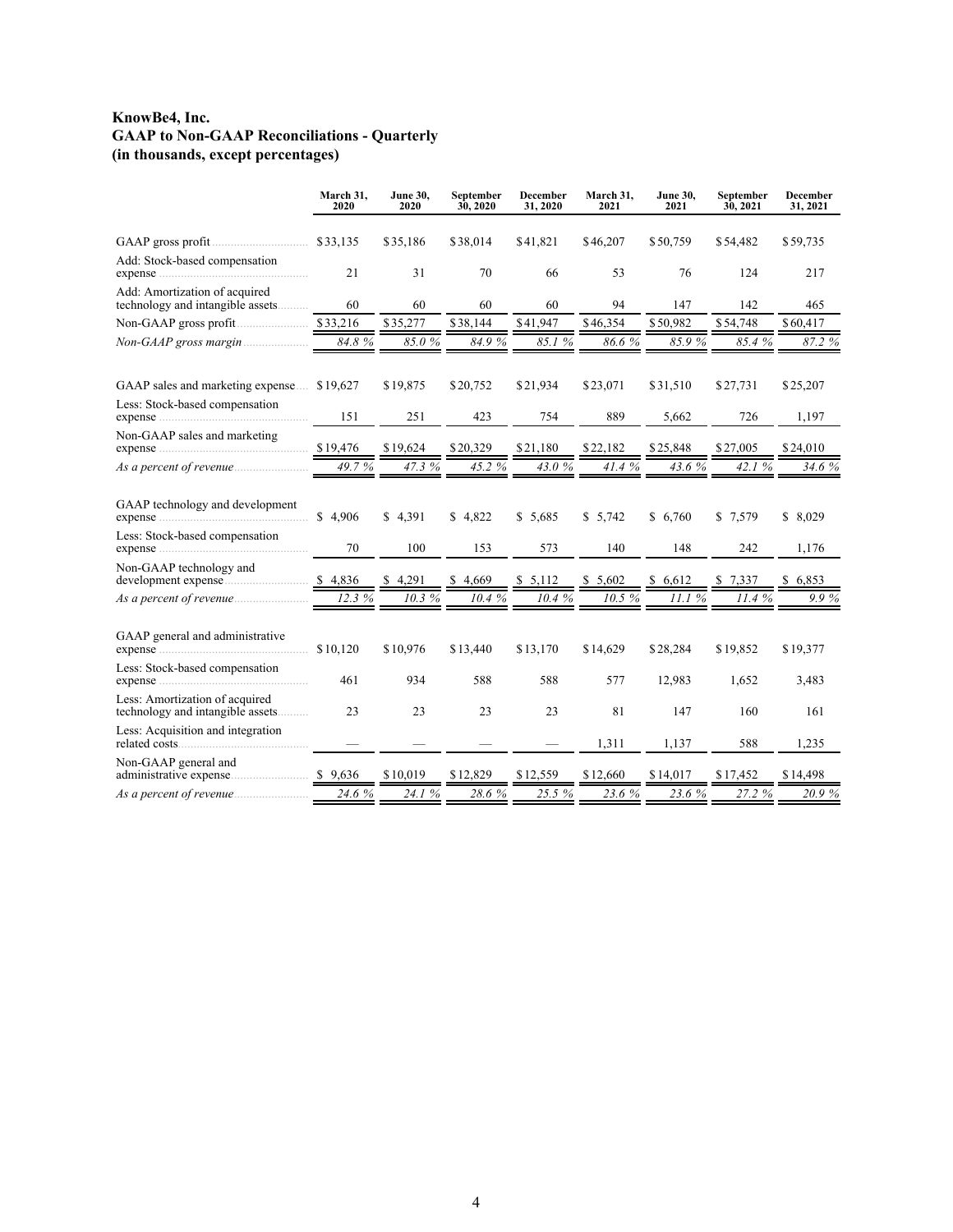|                                                                   | March 31,<br>2020      | <b>June 30,</b><br>2020 | September<br>30, 2020     | December<br>31, 2020 | March 31,<br>2021 | <b>June 30,</b><br>2021 | September<br>30, 2021 | December<br>31, 2021 |
|-------------------------------------------------------------------|------------------------|-------------------------|---------------------------|----------------------|-------------------|-------------------------|-----------------------|----------------------|
| GAAP operating (loss) income                                      | \$(1,518)              | \$<br>(56)              | \$(1,000)                 | \$1,032              | \$2,765           | \$(15,795)              | \$<br>(680)           | \$7,122              |
| Add: Stock-based compensation                                     | 703                    | 1,316                   | 1,234                     | 1,981                | 1,659             | 18,869                  | 2,744                 | 6,073                |
| Add: Amortization of acquired<br>technology and intangible assets | 83                     | 83                      | 83                        | 83                   | 175               | 294                     | 302                   | 626                  |
| Add: Acquisition and integration                                  |                        |                         |                           |                      | 1,311             | 1,137                   | 588                   | 1,235                |
| Non-GAAP operating (loss) income                                  | -S<br>(732)            | \$1,343                 | $\mathbf{\hat{S}}$<br>317 | \$3,096              | \$5,910           | \$4,505                 | \$2,954               | \$15,056             |
| Non-GAAP operating margin                                         | $(1.9)\%$              | 3.2%                    | 0.7%                      | 6.3%                 | 11.0%             | 7.6%                    | 4.6 %                 | 21.7%                |
| GAAP net (loss) income                                            | \$(1,361)              | \$<br>429               | \$(1,702)                 | \$<br>204            | \$2,200           | \$(16, 863)             | \$(1,580)             | \$4,398              |
| Add: Stock-based compensation                                     | 703                    | 1,316                   | 1,234                     | 1,981                | 1,659             | 18,869                  | 2,744                 | 6,073                |
| Add: Amortization of acquired<br>technology and intangible assets | 83                     | 83                      | 83                        | 83                   | 175               | 294                     | 302                   | 626                  |
| Add: Acquisition and integration                                  |                        |                         |                           |                      | 1,311             | 1,137                   | 588                   | 1,235                |
| Non-GAAP net (loss) income                                        | (575)<br>-S            | \$1,828                 | \$<br>(385)               | \$2,268              | \$5,345           | \$3,437                 | \$2,054               | \$12,332             |
| GAAP net (loss) income per share,                                 | $\mathbb{S}$<br>(0.03) | \$                      | S<br>(0.04)               | \$                   | \$<br>0.01        | (0.14)<br>\$            | \$<br>(0.01)          | \$<br>0.03           |
| Add: Stock-based compensation                                     | 0.02                   | 0.01                    | 0.03                      | 0.01                 | 0.01              | 0.15                    | 0.02                  | 0.03                 |
| Add: Amortization of acquired<br>technology and intangible assets |                        |                         |                           |                      |                   |                         |                       |                      |
| Add: Acquisition and integration                                  |                        |                         |                           |                      | 0.01              | 0.01                    |                       | 0.01                 |
| Non-GAAP net (loss) income per                                    | (0.01)<br>\$           | 0.01<br>\$              | \$<br>(0.01)              | \$<br>0.01           | \$<br>0.03        | 0.02<br>S               | \$<br>0.01            | 0.07<br>\$           |
| GAAP weighted-average shares,<br>diluted <u>contained</u>         | 42,061                 | 164,160                 | 42,169                    | 166,078              | 168,253           | 122,274                 | 170,359               | 172,721              |
|                                                                   |                        |                         |                           |                      |                   | 50,868                  | 5,293                 | 7,321                |
| Non-GAAP weighted-average                                         | 42.061                 | 164,160                 | 42,169                    | 166,078              | 168,253           | 173,142                 | 175,652               | 180,042              |

(1) Non-GAAP weighted average shares assumes that all previously outstanding preferred stock and all common stock outstanding prior to the Company's IPO were reclassified into Class B common stock as of January 1, 2021 and that all vested and exercisable stock options were exercised as of the earlier of January 1, 2021 or the quarter in which they became vested and exercisable.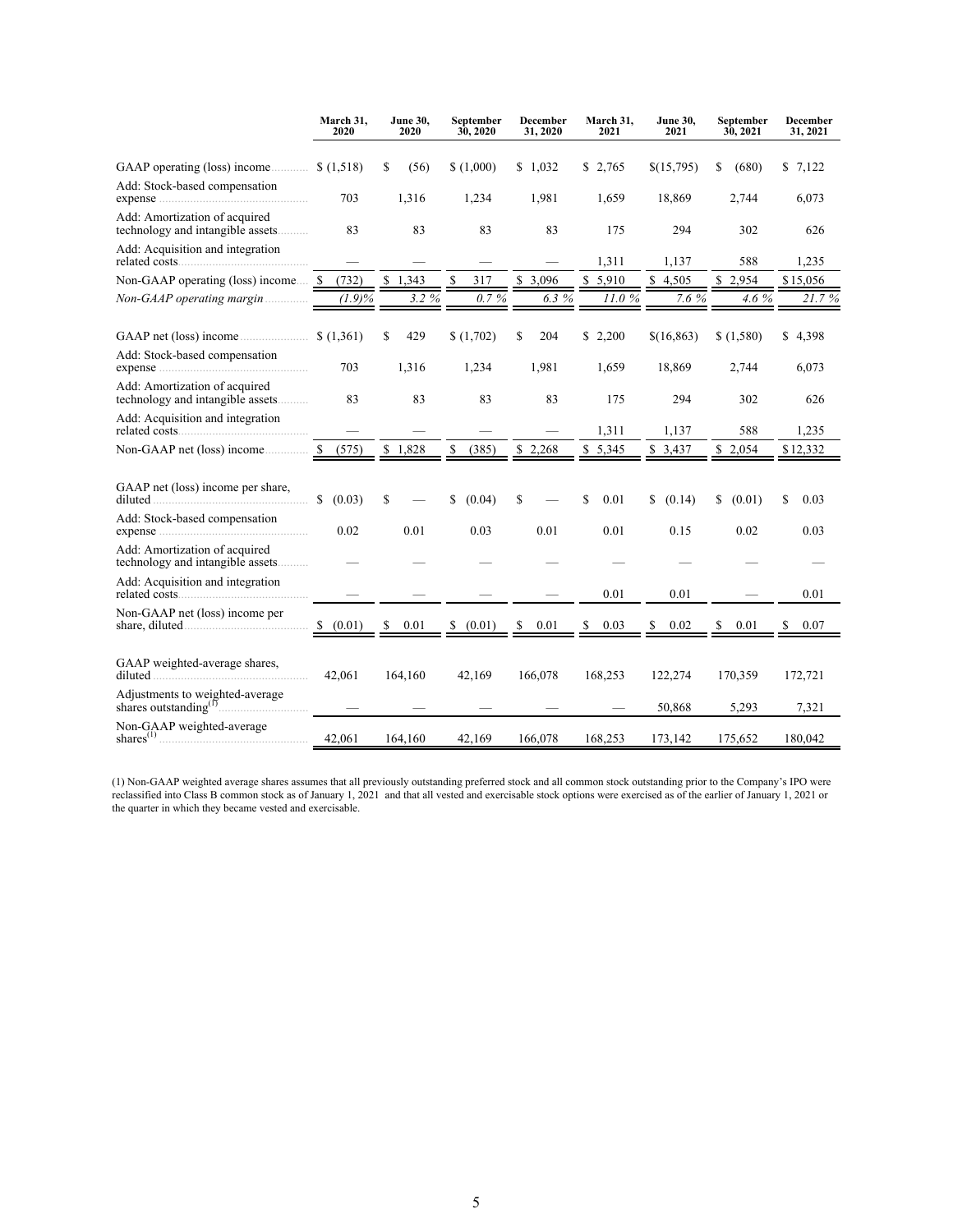|                                               | March 31.<br>2020 | <b>June 30.</b><br>2020 | September<br>30, 2020 | December<br>31, 2020 | March 31.<br>2021 | <b>June 30.</b><br>2021 | September<br>30, 2021 | <b>December</b><br>31, 2021 |
|-----------------------------------------------|-------------------|-------------------------|-----------------------|----------------------|-------------------|-------------------------|-----------------------|-----------------------------|
| Net cash provided by operating<br>activities  | \$13.929          | \$13.034                | \$12.661              | \$5,240              | \$21.852          | \$14,094                | \$19,853              | \$20,979                    |
| Less: Purchases of property and<br>equipment. | (2,670)           | (1,185)                 | (837)                 | (734)                | (519)             | (536)                   | (1,159)               | (796)                       |
| Less: Capitalized internal-use<br>software.   | (867)             | (639)                   | (798)                 | (378)                | (362)             | (759)                   | (774)                 | (611)                       |
| Less: Principal payments on finance<br>leases | (6)               | (9)                     | (9)                   | (11)                 | (10)              | (10)                    | (10)                  | (10)                        |
| Free Cash Flow                                | \$10,386          | \$11,201                | \$11,017              | 4.117<br>S.          | \$20.961          | \$12.789                | \$17.910              | \$19,562                    |
| Free cash flow margin                         | 26.5 %            | 27.0%                   | 24.5 %                | 8.4%                 | 39.1%             | 21.5%                   | 27.9%                 | 28.2 %                      |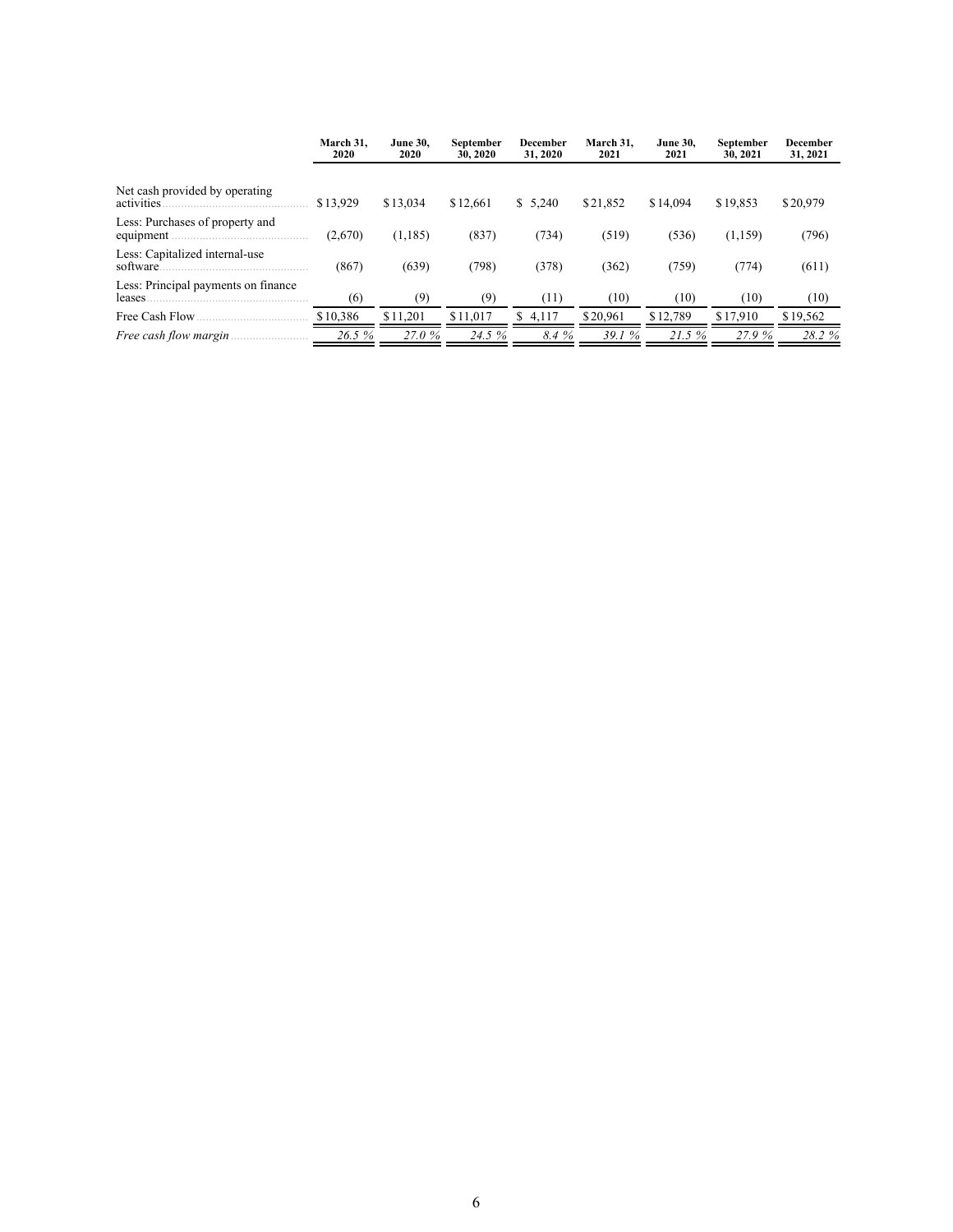### **KnowBe4, Inc. Other Key Metrics (in thousands, except customer count and percentages)**

|                                                      | March 31.<br>2020 | <b>June 30.</b><br>2020 | September<br>30, 2020 | March 31.<br>December<br>31, 2020<br>2021 |           | <b>June 30.</b><br>2021 | September<br>30, 2021 | <b>December</b><br>31, 2021 |
|------------------------------------------------------|-------------------|-------------------------|-----------------------|-------------------------------------------|-----------|-------------------------|-----------------------|-----------------------------|
| Number of customers                                  | 31,823            | 33.056                  | 34.604                | 36.753                                    | 38,975    | 41.601                  | 44.319                | 47,174                      |
| Customers with multiple products.                    | $9.0\%$           | $10.7 \%$               | $12.3\%$              | 13.7%                                     | 14.9%     | 17.0%                   | $19.3\%$              | 22.1%                       |
| Annual recurring revenue.                            | \$157,919         | \$169,003               | \$181.924             | \$198.369                                 | \$222.270 | \$240.595               | \$262.172             | \$285,437                   |
| Revenue generated in North America                   | \$35.195          | \$36.880                | \$39,521              | \$42,535                                  | \$46,067  | \$50.353                | \$53.324              | \$57,477                    |
| Revenue generated in international<br>jurisdictions. | \$3,983           | \$4,609                 | \$5,411               | \$ 6,752                                  | \$7,483   | \$ 8,997                | \$10,767              | \$11,830                    |

#### *Number of Customers*

We define a customer as a separate and distinct buying entity, such as a company, an educational or government institution or a distinct business unit of a large company that has an active contract with us to access our platform. We do not consider our channel partners as separate customers as our contracts are executed with the end user, and we treat MSPs, who may purchase our products on behalf of multiple companies, as a single customer.

#### *Customers with Multiple Products*

We calculate the percentage of customers who subscribe to more than one of our products by summing the number of customers who have active subscriptions to two, three or four of our products at the end of a given period and dividing by our total number of customers for the same period.

#### *Annual Recurring Revenue*

We define ARR as the annualized value of all contractual subscription agreements as of the end of the period. We perform this calculation on an individual contract basis by dividing the total dollar amount of a contract by the total contract term stated in months and multiplying this amount by twelve to annualize. Calculated ARR for each individual contract is then aggregated to arrive at total ARR.

#### *Revenue Disaggregation*

Revenue is disaggregated between North America and International jurisdictions based on the shipping address of the customers who have contracted to use our platform.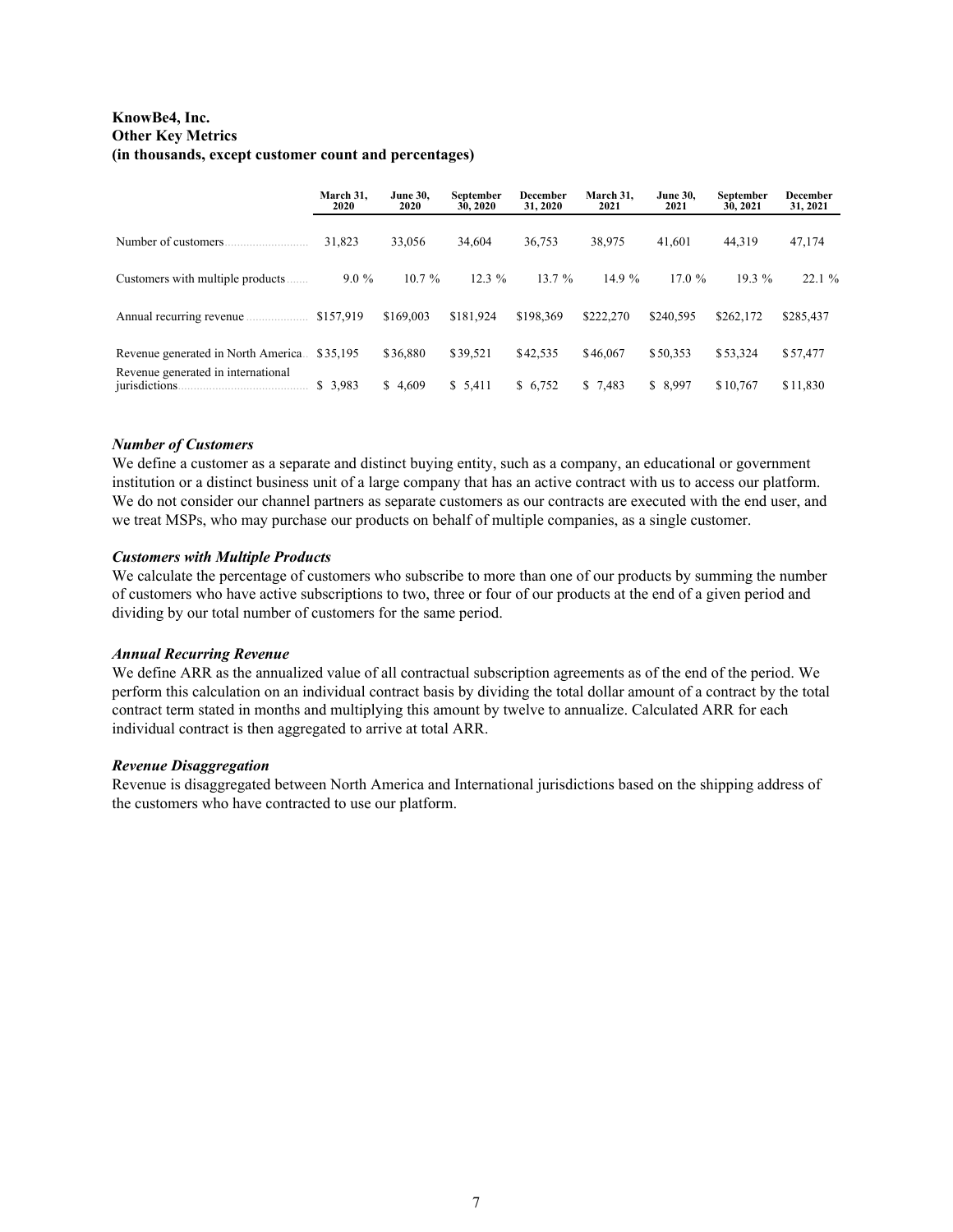### **KnowBe4, Inc. Consolidated Balance Sheets (in thousands)**

|                                                          |    | <b>December</b><br>31, 2019 | <b>December</b><br>31, 2020 |    | March 31,<br>2021 | <b>June 30,</b><br>2021 | September<br>30, 2021 | <b>December</b><br>31, 2021 |
|----------------------------------------------------------|----|-----------------------------|-----------------------------|----|-------------------|-------------------------|-----------------------|-----------------------------|
| <b>Assets</b>                                            |    |                             |                             |    |                   |                         |                       |                             |
| Current assets                                           |    |                             |                             |    |                   |                         |                       |                             |
|                                                          |    | 48,864                      | \$<br>85,582                | \$ | 94,647            | \$<br>257,056           | \$<br>272,273         | \$<br>273,723               |
|                                                          |    | 32,003                      | 38,664                      |    | 37,261            | 42,714                  | 44,814                | 54,071                      |
|                                                          |    | 10,684                      | 13,177                      |    | 13,947            | 15,559                  | 17,043                | 17,842                      |
|                                                          |    | 6,925                       | 6,124                       |    | 9,383             | 13,124                  | 12,462                | 10,580                      |
|                                                          |    | 98,476                      | 143,547                     |    | 155,238           | 328,453                 | 346,592               | 356,216                     |
|                                                          |    | 18,492                      | 24,022                      |    | 24,963            | 27,267                  | 29,370                | 33,869                      |
|                                                          |    | 16,023                      | 15,523                      |    | 14,592            | 14,473                  | 14,525                | 27,074                      |
|                                                          |    | 8,740                       | 10,284                      |    | 10,076            | 9,342                   | 9,117                 | 9,120                       |
|                                                          |    | 7,076                       | 12,067                      |    | 11,571            | 11,330                  | 12,460                | 12,998                      |
|                                                          |    | 2,493                       | 2,985                       |    | 9,065             | 8,142                   | 8,168                 | 7,992                       |
|                                                          |    | 8,873                       | 8,605                       |    | 41,819            | 43,028                  | 42,607                | 89,329                      |
|                                                          |    | 855                         | 1,177                       |    | 1,268             | 1,194                   | 1,074                 | 1,080                       |
|                                                          | -S | 161,028                     | \$<br>218,210               | \$ | 268,592           | \$<br>443,229           | \$<br>463,913         | \$<br>537,678               |
| Liabilities and stockholders' deficit (equity)           |    |                             |                             |    |                   |                         |                       |                             |
| Current liabilities:                                     |    |                             |                             |    |                   |                         |                       |                             |
|                                                          |    | 18,093                      | \$<br>19,265                | \$ | 25,476            | \$<br>32,249            | \$<br>36,040          | \$<br>37,642                |
|                                                          |    | 93,037                      | 127,043                     |    | 142,904           | 155,875                 | 170,149               | 184,496                     |
|                                                          |    | 2,044                       | 2,651                       |    | 2,812             | 2,860                   | 3,245                 | 2,938                       |
|                                                          |    | 113,174                     | 148,959                     |    | 171,192           | 190,984                 | 209,434               | 225,076                     |
| Non-current liabilities:                                 |    |                             |                             |    |                   |                         |                       |                             |
|                                                          |    | 45,953                      | 58,653                      |    | 61,153            | 66,072                  | 70,425                | 81,278                      |
| Operating lease liabilities, net of current portion      |    | 5,368                       | 9,766                       |    | 9,284             | 9,008                   | 9,765                 | 10,484                      |
|                                                          |    | 1,548                       | 3,991                       |    | 2,279             | 2,259                   | 2,184                 | 3,573                       |
| <b>Total liabilities</b>                                 |    | 166,043                     | 221,369                     |    | 243,908           | 268,323                 | 291,808               | 320,411                     |
| Stockholders' deficit (equity)                           |    |                             |                             |    |                   |                         |                       |                             |
|                                                          |    |                             |                             |    |                   |                         |                       |                             |
|                                                          |    |                             |                             |    |                   |                         |                       |                             |
|                                                          |    |                             |                             |    |                   |                         |                       | -1                          |
|                                                          |    |                             |                             |    |                   | $\overline{c}$          | $\overline{2}$        | 2                           |
|                                                          |    | 154,287                     | 158,483                     |    | 184,325           | 351,124                 | 350,693               | 391,803                     |
|                                                          |    | (158, 873)                  | (161, 303)                  |    | (159, 103)        | (175,966)               | (177, 546)            | (173, 148)                  |
|                                                          |    | (429)                       | (339)                       |    | (538)             | (254)                   | (1,044)               | (1,391)                     |
|                                                          |    | (5,015)                     | (3,159)                     |    | 24,684            | 174,906                 | 172,105               | 217,267                     |
| Total liabilities and stockholders' deficit (equity)  \$ |    | 161,028                     | \$<br>218,210               | S  | 268,592           | \$<br>443,229           | \$<br>463,913         | \$<br>537,678               |

(1) The consolidated balance sheets for each period prior to September 30, 2021 differ from those previously presented as they reflect an immaterial adjustment to reclassify amounts from noncurrent deferred revenue to current deferred revenue.